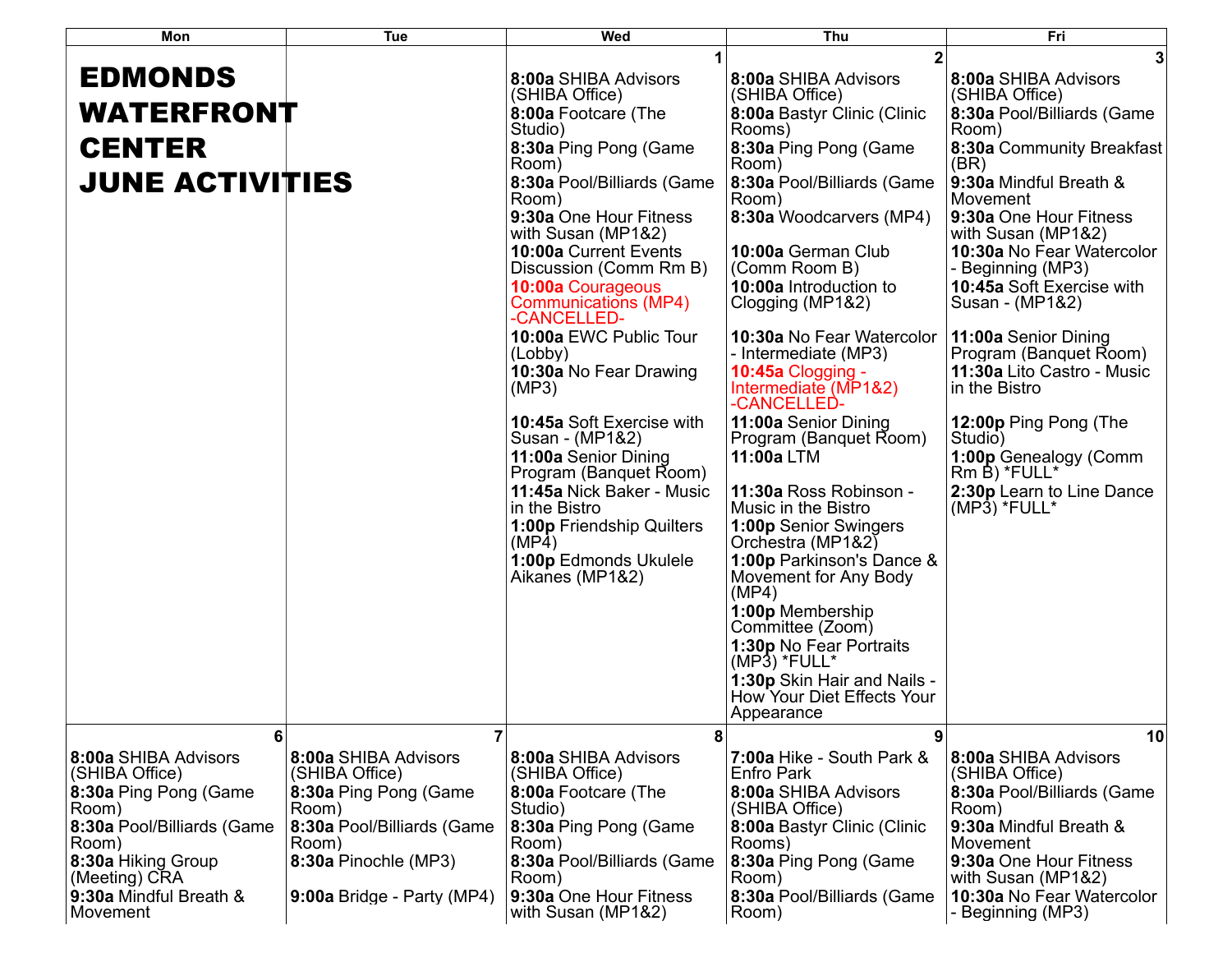| Mon                                                    | <b>Tue</b>                                                 | Wed                                                      | Thu                                                         | Fri                                                          |
|--------------------------------------------------------|------------------------------------------------------------|----------------------------------------------------------|-------------------------------------------------------------|--------------------------------------------------------------|
| 6                                                      | $\overline{7}$                                             | 8                                                        | 9                                                           | 10                                                           |
| 9:30a One Hour Fitness<br>with Susan (MP1&2)           | 9:00a Spanish<br><b>Conversation (Zoom)</b><br>-CANCELLED- | 10:00a Current Events<br>Discussion (Comm Rm B)          | 8:30a Woodcarvers (MP4)                                     | 10:45a Soft Exercise with<br>Susan - (MP1&2)                 |
| 9:30a Tai Chi - Beginner<br>*FULL*                     | 9:30a Tuesday Walkers                                      | 10:00a Courageous<br>Communications (MP4)<br>-CANCELLED- | 10:00a German Club<br>(Comm Room B)                         | 11:00a Senior Dining<br>Program (Banquet Room)               |
| 10:00a Weekly Writers<br>Group (Comm Room B)           | 10:00a Handmade<br>Greeting Cards (MP2)                    | 10:00a EWC Public Tour<br>(Lobby)                        | 10:00a Introduction to<br>Clogging (MP1&2)                  | 11:30a Lito Castro - Music<br>in the Bistro                  |
| 10:00a Couples Country<br>Dancing (MP3)<br>CANCELLED   | 11:00a Senior Dining<br>Program (Banquet Room)             | 10:30a No Fear Drawing<br>(MP3)                          | 10:30a No Fear Watercolor<br>- Intermediate (MP3)           | 12:00p Ping Pong (The<br>Studio)                             |
| 10:30a S&R Program<br>Committee (Meeting) CRA          | 11:00a Finding Senior<br>Housing and Care                  | 10:45a Soft Exercise with<br>Susan - (MP1&2)             | 10:45a Clogging -<br>Intermediate (MP1&2)<br>-CANCELLED-    | 1:00p Mixed Media Collage<br>(MP4)                           |
| 10:45a Soft Exercise with<br>Susan - (MP1&2)           | 12:00p Jack Roy-Feczko -<br>Music in the Bistro            | 11:00a Senior Dining<br>Program (Banquet Room)           | 11:00a Senior Dining<br>Program (Banquet Room)              | 1:00p Genealogy (Comm<br>Rm B) - CANCELLED-                  |
| 11:00a Senior Dining<br>Program (Banquet Room)         | 12:30p Mah Jongg -<br>American (MP4)                       | 11:45a Nick Baker - Music<br>in the Bistro               | 11:30a Ross Robinson -<br>Music in the Bistro               | 2:30p Learn to Line Dance<br>$(MP3)$ *FULL*                  |
| 11:30a Bridge - Duplicate<br>(The Studio)              | 1:00p Bastyr Clinic (Clinic<br>Rooms)                      | 1:00p Friendship Quilters<br>(MP4)                       | 1:00p Senior Swingers<br>Orchestra (MP1&2)                  |                                                              |
| 12:00p Driftwood Sculpture<br>(MP4)                    | 1:00p American Film<br>History (MP3)                       | 1:00p Edmonds Ukulele<br>Aikanes (MP1&2)                 | 1:00p Parkinson's Dance &<br>Movement for Any Body<br>(MP4) |                                                              |
| 12:00p Rolling Crones<br>Singers (MP3)                 | 1:00p Sound Singers Choir<br>(MP <sup>1</sup> 82)          |                                                          | 1:30p No Fear Portraits<br>$(MP3)$ *FULL*                   |                                                              |
| 1:00p Bingo (MP1&2)                                    |                                                            |                                                          |                                                             |                                                              |
| 13                                                     | 14                                                         | 15                                                       | 16                                                          | 17                                                           |
| 8:00a SHIBA Advisors<br>(SHIBA Office)                 | 8:00a SHIBA Advisors<br>(SHIBA Office)                     | 8:00a SHIBA Advisors<br>(SHIBA Office)                   | Studio)                                                     | 7:30a Bloodworks NW (The 8:00a Bloodworks NW (The<br>Studio) |
| 8:30a Ping Pong (Game<br>Room)                         | 8:30a Ping Pong (Game<br>Room)                             | 8:30a Ping Pong (Game<br>Room)                           | 8:00a SHIBA Advisors<br>(SHIBA Office)                      | 8:00a SHIBA Advisors<br>(SHIBA Office)                       |
| 8:30a Pool/Billiards (Game<br>Room)                    | 8:30a Pool/Billiards (Game<br>Room)                        | 8:30a Pool/Billiards (Game<br>Room)                      | 8:00a Bastyr Clinic (Clinic<br>Rooms)                       | 8:30a Pool/Billiards (Game<br>Room)                          |
| 9:30a Health and Wellness<br>Committee (Comm Rm A)     | 8:30a Pinochle (MP3)                                       | 9:30a One Hour Fitness<br>with Susan (MP1&2)             | 8:30a Ping Pong (Game<br>Room)                              | 9:30a Mindful Breath &<br>Movement                           |
| 9:30a Mindful Breath &<br>Movement                     | 9:00a Bridge - Party (MP4)                                 | 10:00a Current Events<br>Discussion (Comm Rm B)          | 8:30a Pool/Billiards (Game<br>Room)                         | 9:30a One Hour Fitness<br>with Susan (MP1&2)                 |
| 9:30a One Hour Fitness<br>with Susan (MP1&2)           | 9:30a Tuesday Walkers                                      | 10:00a EWC Public Tour<br>(Lobby)                        | 8:30a Woodcarvers (MP4)                                     | 10:30a No Fear Watercolor<br>- Beginning (MP3)               |
| 9:30a Tai Chi - Beginner<br>*FULL*                     | 11:00a Senior Dining<br>Program (Banquet Room)             | 10:30a No Fear Drawing<br>(MP3)                          | 10:00a German Club<br>(Comm Room B)                         | 10:45a Soft Exercise with<br>Susan - (MP1&2)                 |
| <b>10:00a Weekly Writers</b><br>Group (Comm Room B)    | 12:00p Jack Roy-Feczko -<br>Music in the Bistro            | 10:45a Soft Exercise with<br>Susan - (MP1&2)             | 10:00a Introduction to<br>Clogging (MP1&2)                  | 11:00a Senior Dining<br>Program (Banquet Room)               |
| 10:00a Couples Country<br>Dancing (MP3)<br>-CANCELLED- | 12:30p Mah Jongg -<br>American (MP4)                       | 11:00a Senior Dining<br>Program (Banquet Room)           | 10:30a No Fear Watercolor<br>- Intermediate (MP3)           | 11:30a Lito Castro - Music<br>in the Bistro                  |
| 10:45a Soft Exercise with<br>Susan - (MP1&2)           | 1:00p Bastyr Clinic (Clinic<br>Rooms)                      | 11:45a Nick Baker - Music<br>in the Bistro               | 10:45a Clogging -<br>Intermediate (MP1&2)<br>-CANCELLED-    | 12:00p Ping Pong (The<br>Studio)                             |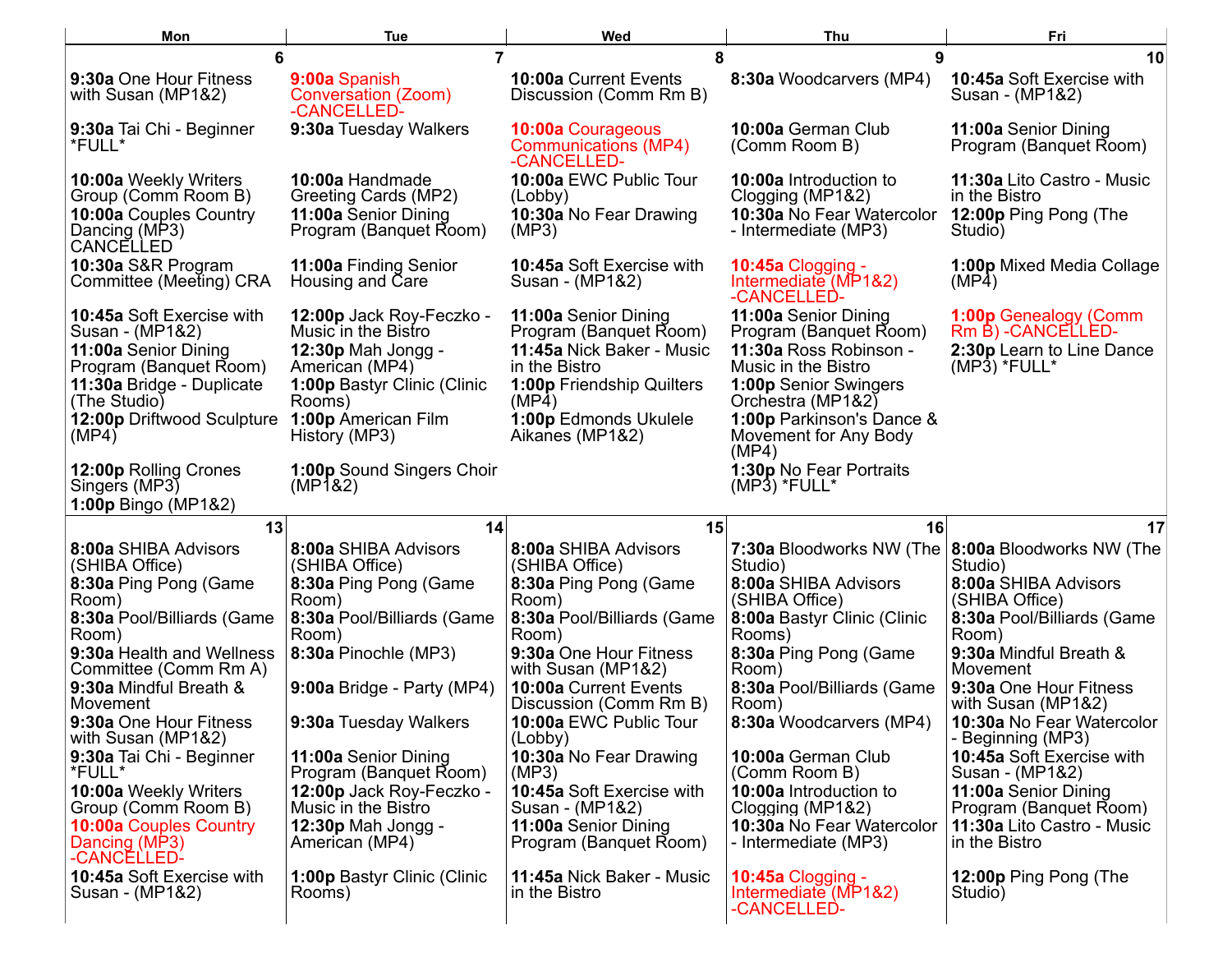| Mon                                                           | <b>Tue</b>                                               | Wed                                                   | Thu                                                                                                              | Fri                                                                                        |
|---------------------------------------------------------------|----------------------------------------------------------|-------------------------------------------------------|------------------------------------------------------------------------------------------------------------------|--------------------------------------------------------------------------------------------|
| 13                                                            | 14                                                       | 15                                                    | 16                                                                                                               | 17                                                                                         |
| 11:00a Senior Dining<br>Program (Banquet Room)                | 1:00p American Film<br>History (MP3)                     | 12:00p AARP Driver<br>Refresher (Comm Rm A)<br>*FULL* | 11:00a Senior Dining<br>Program (Banquet Room)                                                                   | 1:00p 4th of July<br>Charcuterie Board (MP 1)                                              |
| 11:30a Bridge - Duplicate<br>(The Studio)                     | 1:00p Sound Singers Choir<br>(MP1&2)                     | <b>1:00p Friendship Quilters</b><br>(MP4)             | 11:30a Ross Robinson -<br>Music in the Bistro                                                                    | 1:00p Genealogy (Comm<br>Rm B) *FULL*                                                      |
| 12:00p Driftwood Sculpture<br>(MP4)                           |                                                          | 1:00p Mahjong - Chinese<br>(MP3)                      | 12:00p AARP Driver<br>Refresher (Comm Rm A)                                                                      | 2:30p Learn to Line Dance<br>$(MP3)$ *FULL*                                                |
| 12:00p Rolling Crones<br>Singers (MP3)<br>1:00p Bingo (MP1&2) |                                                          | 1:00p Edmonds Ukulele<br>Aikanes (MP1&2)              | <b>1:00p Senior Swingers</b><br>Orchestra (MP1&2)<br>1:00p Parkinson's Dance &<br>Movement for Any Body<br>(MP4) | 2:45p Am I High-Risk:<br>What does my personal<br>and family history of cancer<br>tell me? |
|                                                               |                                                          |                                                       | 1:30p No Fear Portraits<br>$(MP3)$ *FULL*                                                                        |                                                                                            |
| 20                                                            | 21                                                       | 22                                                    | 23                                                                                                               | 24                                                                                         |
| 8:00a Bloodworks NW (The<br>Studio)                           | 8:00a Bloodworks NW (The 8:00a SHIBA Advisors<br>Studio) | (SHIBA Office)                                        | 8:00a Hike - Iron Goat Trail<br>(Stevens Pass Area)                                                              | 8:00a SHIBA Advisors<br>(SHIBA Office)                                                     |
| 8:00a SHIBA Advisors<br>(SHIBA Office)                        | 8:00a SHIBA Advisors<br>(SHIBA Office)                   | 8:30a Ping Pong (Game<br>Room)                        | 8:00a SHIBA Advisors<br>(SHIBA Office)                                                                           | 8:30a Pool/Billiards (Game<br>Room)                                                        |
| 8:30a Ping Pong (Game<br>Room)                                | 8:30a Ping Pong (Game<br>Room)                           | 8:30a Pool/Billiards (Game<br>Room)                   | 8:00a Bastyr Clinic (Clinic<br>Rooms)                                                                            | 9:30a Mindful Breath &<br>Movement                                                         |
| 8:30a Pool/Billiards (Game<br>Room)                           | 8:30a Pool/Billiards (Game<br>Room)                      | 9:30a One Hour Fitness<br>with Susan (MP1&2)          | 8:30a Ping Pong (Game<br>Room)                                                                                   | 9:30a One Hour Fitness<br>with Susan (MP1&2)                                               |
| 9:30a Mindful Breath &<br>Movement                            | 8:30a Pinochle (MP3)                                     | 10:00a Current Events<br>Discussion (Comm Rm B)       | 8:30a Pool/Billiards (Game<br>Room)                                                                              | 10:30a No Fear Watercolor<br>- Beginning (MP3)                                             |
| 9:30a One Hour Fitness<br>with Susan (MP1&2)                  | 9:00a Bridge - Party (MP4)                               | 10:00a EWC Public Tour<br>(Lobby)                     | 8:30a Woodcarvers (MP4)                                                                                          | 10:45a Soft Exercise with<br>Susan - (MP1&2)                                               |
| 9:30a Tai Chi - Beginner<br>*FULL*                            | 9:30a Tuesday Walkers                                    | 10:30a No Fear Drawing<br>(MP3)                       | 10:00a German Club<br>(Comm Room B)                                                                              | 11:00a Senior Dining<br>Program (Banquet Room)                                             |
| 10:00a Weekly Writers<br>Group (Comm Room B)                  | 11:00a Senior Dining<br>Program (Banquet Room)           | 10:45a Soft Exercise with<br>Susan - (MP1&2)          | 10:00a Introduction to<br>Clogging (MP1&2)                                                                       | 11:30a Lito Castro - Music<br>in the Bistro                                                |
| <b>10:00a Couples Country</b><br>Dancing (MP3)<br>-CANCELLED- | 12:00p Jack Roy-Feczko -<br>Music in the Bistro          | 11:00a Senior Dining<br>Program (Banquet Room)        | 10:30a No Fear Watercolor<br>- Intermediate (MP3)                                                                | 12:00p Ping Pong (The<br>Studio)                                                           |
| 10:45a Soft Exercise with<br>Susan - (MP1&2)                  | <b>12:30p Mah Jongg -</b><br>American (MP4)              | 11:45a Nick Baker - Music<br>in the Bistro            | <b>10:45a Clogging -</b><br>Intermediate (MP1&2)<br>-CANCELLED-                                                  | 1:00p Genealogy (Comm<br>Rm B) *FULL*                                                      |
| 11:00a Senior Dining<br>Program (Banquet Room)                | 1:00p Bastyr Clinic (Clinic<br>Rooms)                    | 1:00p Friendship Quilters<br>(MP4)                    | 11:00a Senior Dining<br>Program (Banquet Room)                                                                   | 2:30p Learn to Line Dance<br>$(MP3)$ *FULL*                                                |
| 11:30a Bridge - Duplicate<br>(The Studio)                     | 1:00p American Film<br>History (MP3)                     | 1:00p Edmonds Ukulele<br>Aikanes (MP1&2)              | 11:30a Ross Robinson -<br>Music in the Bistro                                                                    |                                                                                            |
| 12:00p Driftwood Sculpture<br>(MP4)                           | 1:00p Sound Singers Choir<br>(MP1&2)                     |                                                       | 1:00p Senior Swingers<br>Orchestra (MP1&2)                                                                       |                                                                                            |
| 12:00p Rolling Crones<br>Singers (MP3)                        |                                                          |                                                       | 1:00p Parkinson's Dance &<br>Movement for Any Body<br>(MP4)                                                      |                                                                                            |
| 1:00p Bingo (MP1&2)                                           |                                                          |                                                       | 1:30p No Fear Portraits<br>$(MP3)$ *FULL*                                                                        |                                                                                            |
|                                                               |                                                          |                                                       |                                                                                                                  |                                                                                            |